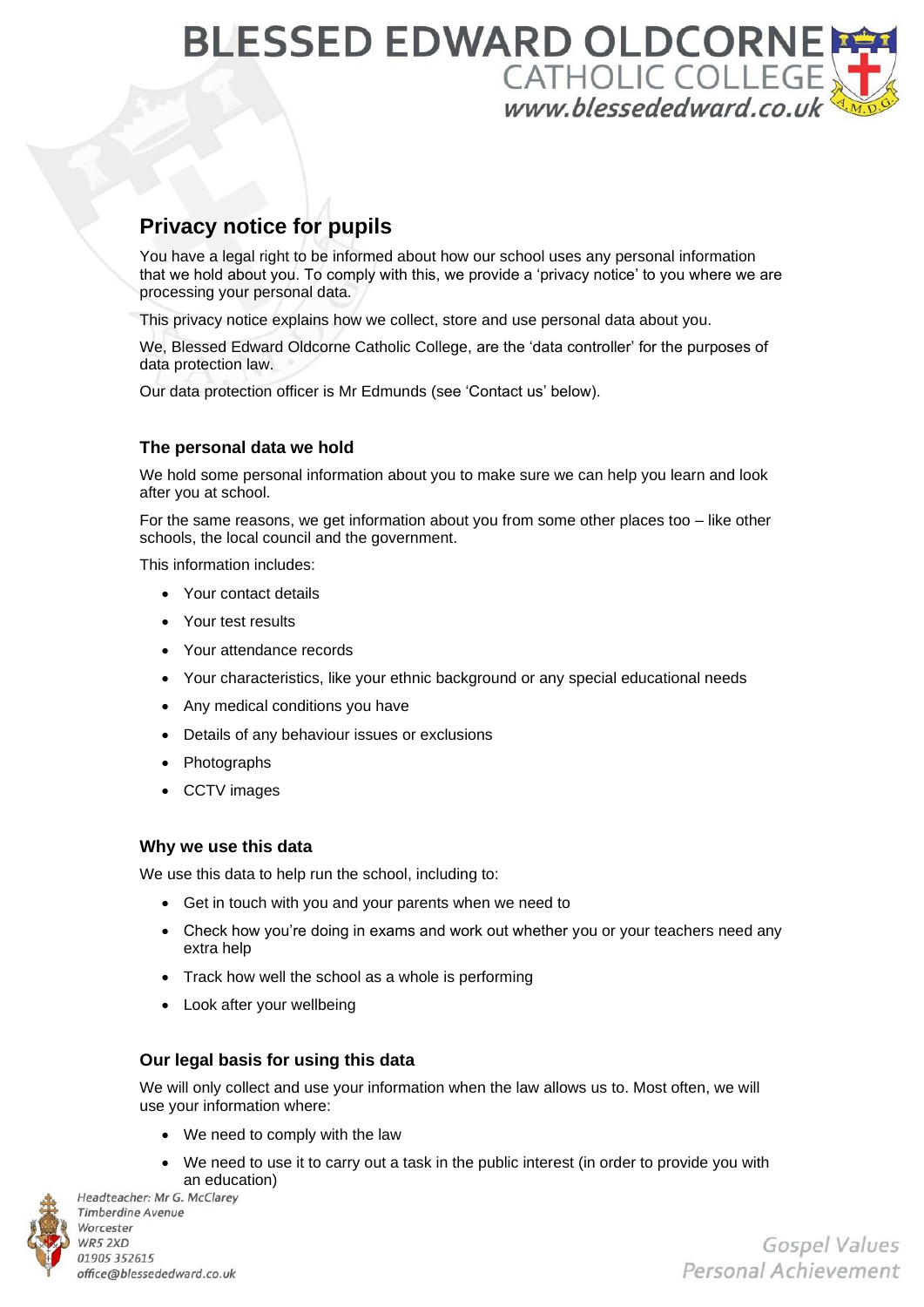**BLESSED EDWARD OLDCORNI** CATHOLIC COLLEGI Sometimes, we may also use your personal information where: blessededward.co.uk

- You, or your parents/carers have given us permission to use it in a certain way
- We need to protect your interests (or someone else's interest)

Where we have got permission to use your data, you or your parents/carers may withdraw this at any time. We will make this clear when we ask for permission, and explain how to go about withdrawing consent.

Some of the reasons listed above for collecting and using your information overlap, and there may be several grounds which mean we can use your data.

#### **Collecting this information**

While in most cases you, or your parents/carers, must provide the personal information we need to collect, there are some occasions when you can choose whether or not to provide the data.

We will always tell you if it's optional. If you must provide the data, we will explain what might happen if you don't.

#### **How we store this data**

We will keep personal information about you while you are a pupil at our school. We may also keep it after you have left the school, where we are required to by law.

We have a Data Protection Policy which sets out how long we must keep information about pupils.

You can find this policy on our website.

#### **Data sharing**

We do not share personal information about you with anyone outside the school without permission from you or your parents/carers, unless the law and our policies allow us to do so.

Where it is legally required, or necessary for another reason allowed under data protection law, we may share personal information about you with:

- *Our local authority – to meet our legal duties to share certain information with it, such as concerns about pupils' safety and exclusions*
- *The Department for Education (a government department)*
- *Your family and representatives*
- *Educators and examining bodies*
- *Our regulator (the organisation or "watchdog" that supervises us), ([specify as appropriate, e.g. Ofsted, Independent Schools Inspectorate]*
- *Suppliers and service providers – so that they can provide the services we have contracted them for*
- *Financial organisations*
- *Central and local government*
- *Our auditors*
- *Survey and research organisations*
- *Health authorities*
- *Security organisations*



Headteacher: Mr G. McClarey **Timberdine Avenue** Worcester WR5 2XD 01905 352615 office@blessededward.co.uk

**Gospel Values** Personal Achievement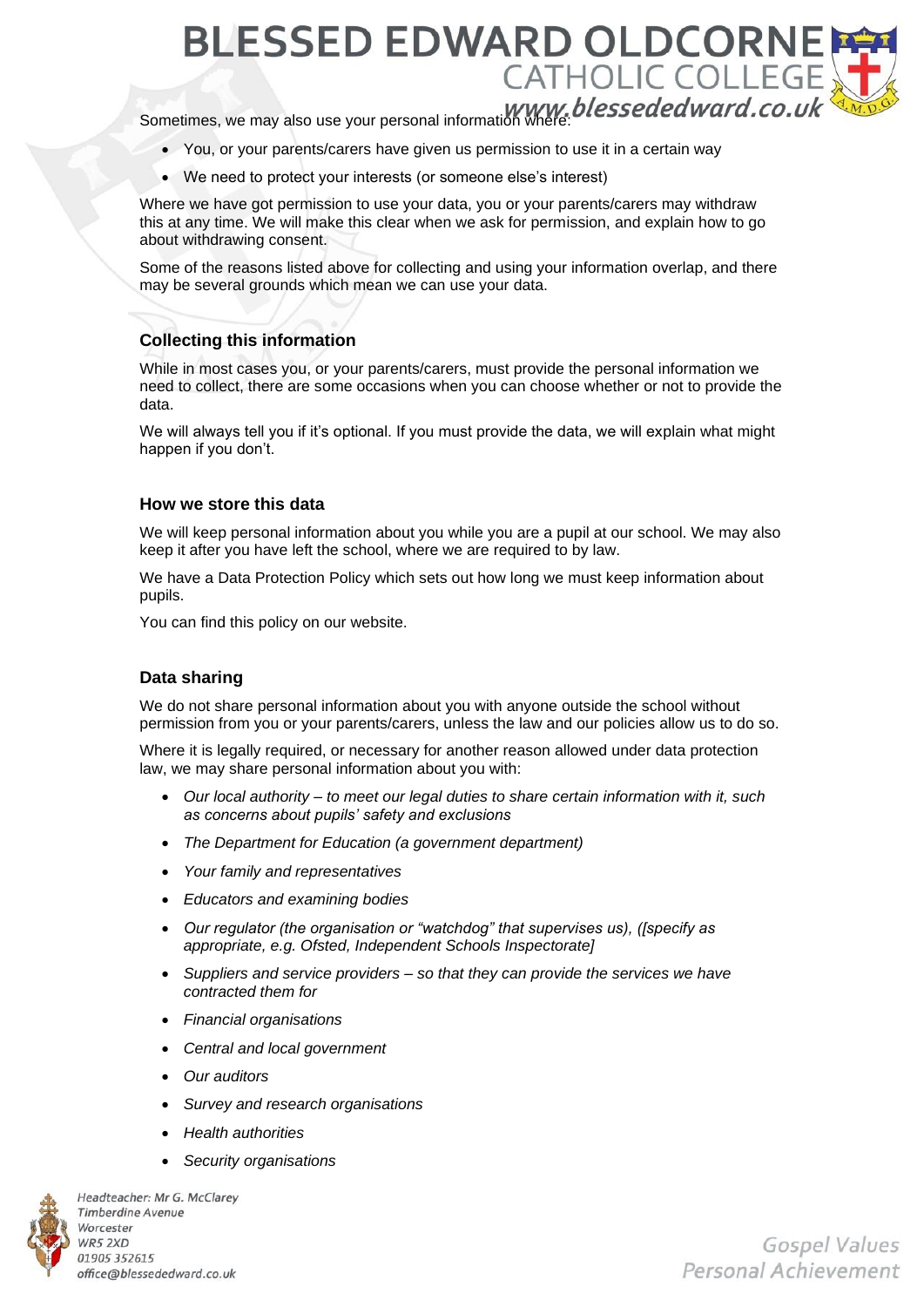# **BLESSED EDWARD OLDCORNI** CATHOLIC COLLEGE

- *Health and social welfare organisations*
- *Professional advisers and consultants*
- *Charities and voluntary organisations*
- *Police forces, courts, tribunals*
- *Professional bodies*

#### **National Pupil Database**

We are required to provide information about you to the Department for Education (a government department) as part of data collections such as the school census.

Some of this information is then stored in the [National Pupil Database,](https://www.gov.uk/government/publications/national-pupil-database-user-guide-and-supporting-information) which is managed by the Department for Education and provides evidence on how schools are performing. This, in turn, supports research.

The database is held electronically so it can easily be turned into statistics. The information it holds is collected securely from schools, local authorities, exam boards and others.

The Department for Education may share information from the database with other organisations which promote children's education or wellbeing in England. These organisations must agree to strict terms and conditions about how they will use your data.

You can find more information about this on the Department for Education's webpage on how [it collects and shares research data.](https://www.gov.uk/data-protection-how-we-collect-and-share-research-data)

You can also [contact the Department for Education](https://www.gov.uk/contact-dfe) if you have any questions about the database.

#### **Youth support services**

Once you reach the age of 13, we are legally required to pass on certain information about you Worcestershire County Council, as it has legal responsibilities regarding the education or training of 13-19 year-olds.

This information enables it to provide youth support services, post-16 education and training services, and careers advisers.

Your parents/carers, or you once you're 16, can contact our data protection officer to ask us to only pass your name, address and date of birth to Worcestershire Country Council

#### **Transferring data internationally**

Where we share data with an organisation that is based outside the European Economic Area, we will protect your data by following data protection law.

#### **Your rights**

#### **How to access personal information we hold about you**

You can find out if we hold any personal information about you, and how we use it, by making a **'subject access request'**, as long as we judge that you can properly understand your rights and what they mean.

If we do hold information about you, we will:

- Give you a description of it
- Tell you why we are holding and using it, and how long we will keep it for
- Explain where we got it from, if not from you or your parents
- Tell you who it has been, or will be, shared with
- Let you know if we are using your data to make any automated decisions (decisions being taken by a computer or machine, rather than by a person)



**Timberdine Avenue** Worcester WR5 2XD 01905 352615 office@blessededward.co.uk

Gospel Values Personal Achievement